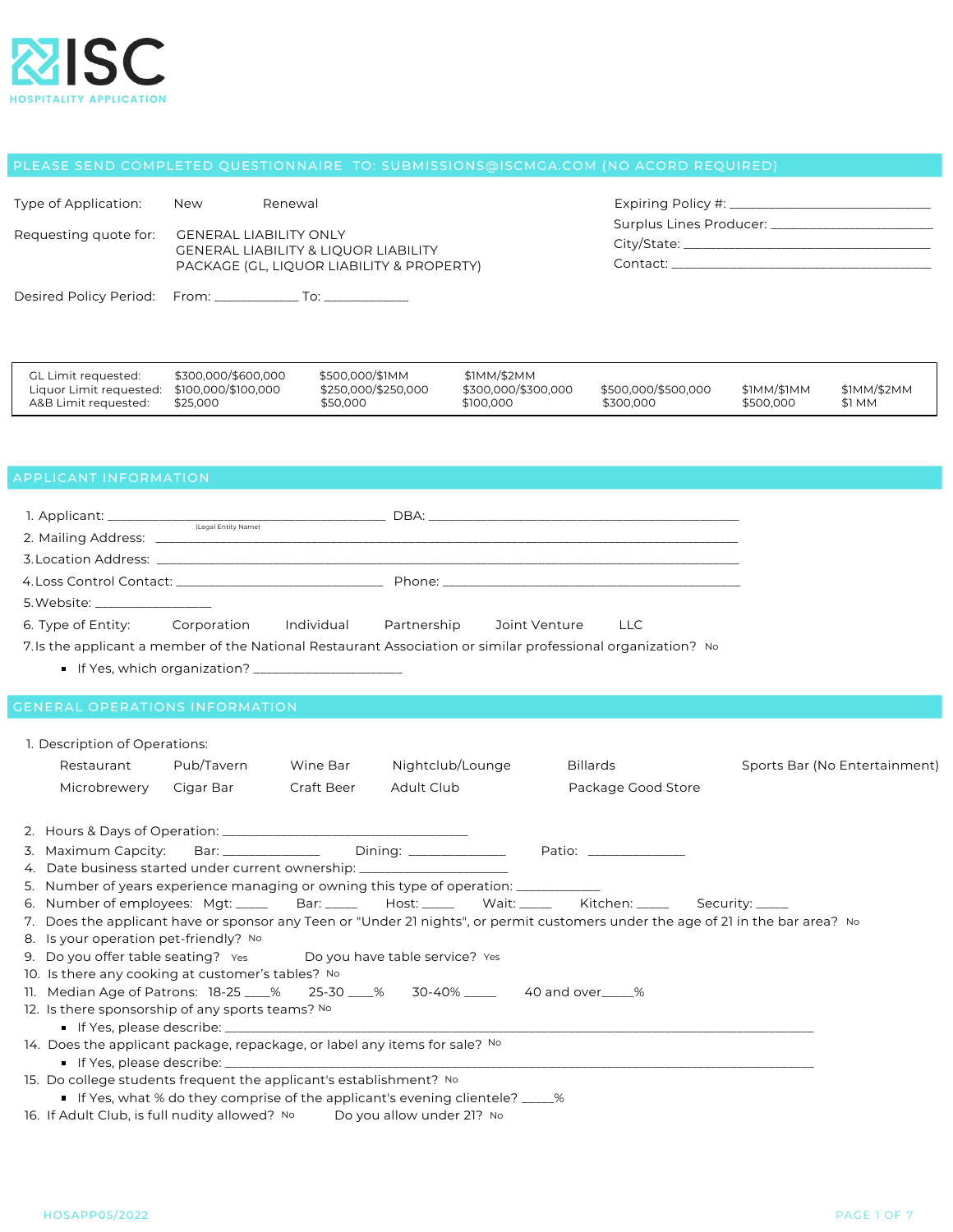

|                | Alcohol<br><b>On-Premises Sales</b> | Alcohol<br>Take-Out Sales | Food Sales | Other Sales* | Total Sales |
|----------------|-------------------------------------|---------------------------|------------|--------------|-------------|
| Next 12 Months |                                     |                           |            |              |             |
| Past 12 Months |                                     |                           |            |              |             |

\_\_\_\_\_\_\_\_\_\_\_\_\_\_\_\_\_\_\_\_\_\_\_\_\_\_\_\_\_\_\_\_\_\_\_\_\_\_\_\_\_\_\_\_\_\_\_\_\_\_\_\_\_\_\_\_\_\_\_\_\_\_\_\_\_\_\_\_\_\_\_\_\_\_\_\_\_\_\_\_\_\_\_\_\_\_\_\_\_\_\_\_\_\_\_\_\_\_\_\_\_\_\_\_\_\_\_\_\_\_\_\_\_\_\_\_\_\_

\*Describe other sales (i.e. catering, gaming, admissions – if catering provide breakout between food & alcohol):

If there are on-premises and take-out alcohol sales, does the applicant keep separate sales records for on-premises and take-out alcohol sales?

# No<br>No 1. Does the applicant have a building maintenance program? 2. Is the building sprinklered? No 3. Are all exits properly marked and lighted? 4. Is a secondary means of egress (exits) provided for each floor having public access? No Does the applicant have generators in place to protect stock in the event of a power outage? 5. No 6. Are all smoke detectors properly maintained? No 7. Is there a fire extinguishing system in the kitchen? Yes Are there any apartments or other type of occupancies in the building? 8. Yes Does the kitchen have a deep fat fryer? 9. Yes If so, is it protected by an automatic fire extinguishing system? Yes Is this system UL 300/NFPA compliant? Yes I Is system wet? Yes If Is this system equipped with automatic fuel shutoffs? Yes 10. Is a cleaning of the hood and duct system performed at least every 6 months? Yes Is the hood and duct system cleaned by an outside contractor? Yes  $\blacksquare$ Does the applicant receive a certificate of insurance from the contractor? Yes 11. Is the kitchen equipped with UL listed grease extractors? Yes 12. What is the frequency of cleaning of the grease extractors? Weekly Monthly Annually Other: \_\_\_\_\_\_\_\_\_\_\_\_\_ 13. Does the applicant have any mechanical rides, climbing walls, foam machines or inflatables? Yes 14. Does the applicant conduct any physical contests or events inside or outside the facility? Yes 15. Is the risk located on a beach, vessel, dock or pier? Yes 16. Has the applicant ever been cited for building code, health or liquor violations? Yes **If Yes, describe citation:** 17. Does the applicant perform regular sweeping/mopping and/or floor inspections? Yes Are logs kept for all cleaning operations? Yes 18. Does the applicant contract snow/ice removal? Yes 19. Does the applicant receive certificates of insurance from all contractors, subcontractors and suppliers? Yes 20. Is the parking lot maintained and does it have adequate lighting? Yes If parking lot is under the insured's control, please provide the total area:  $\overline{\phantom{a}}$

21. Do emergency exits have a release inside regardless of time of day/night, that will allow people to exit in case of emergencies? <sup>Yes</sup>

Yes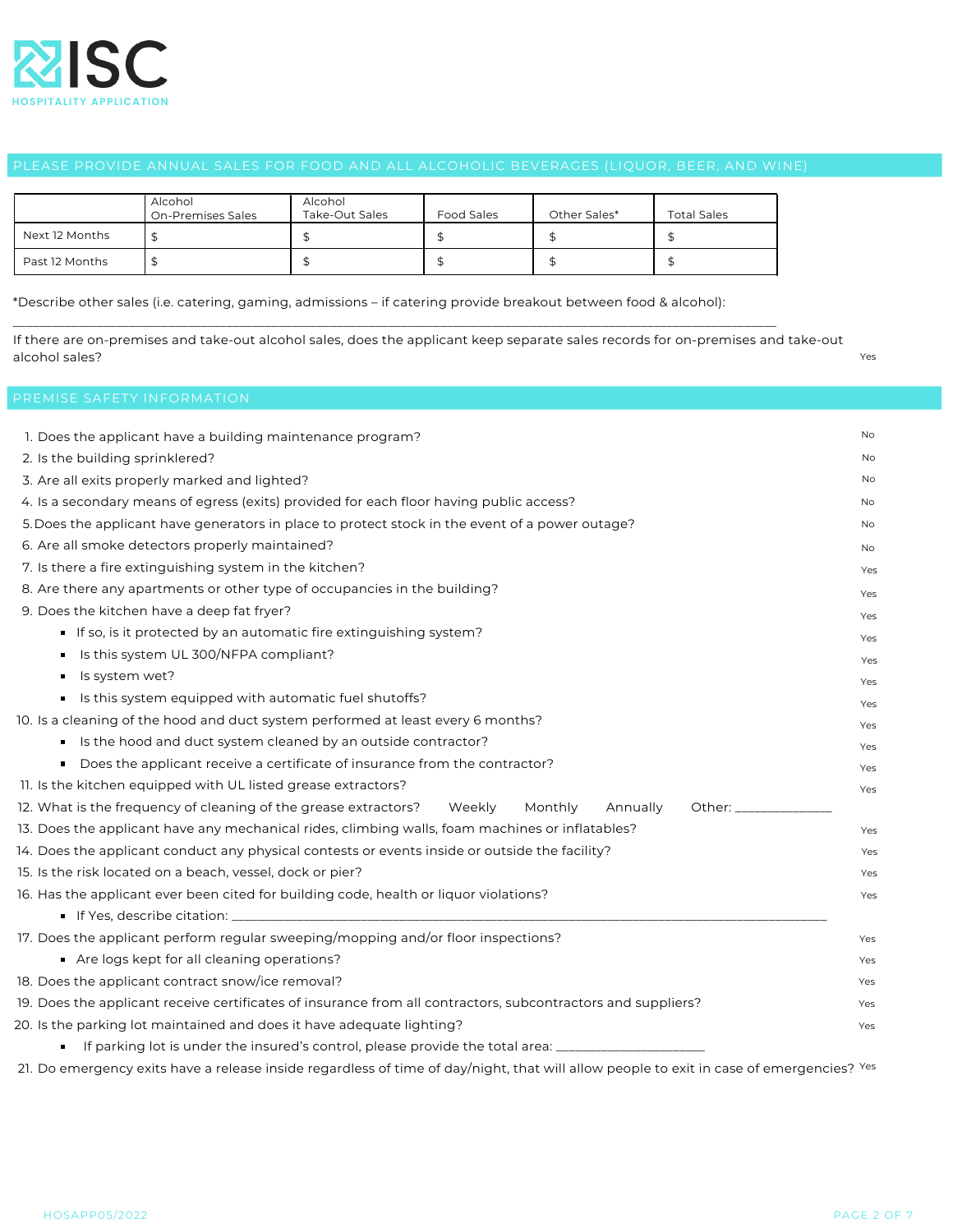

1. Does the applicant have entertainment? <sup>Yes</sup> If Yes, check ALL that are applicable below: If Yes, # of days per week: Size of dance floor: \_\_\_\_\_\_\_\_square feet If Yes, provide sq ft of space and number of days used:  $\frac{1}{2}$ If Yes, does it have a railing around the entire floor? N/A Juke Box DJ: # of days per week: \_\_\_\_\_ Karaoke: # of days per week: \_\_\_\_ Solo musician/vocalist: # of days per week: \_\_ Exotic/go-go dancers/adult entertainment Stage/floor show or contests; describe: \_ Live Band: #of days per week: \_\_\_\_ Other; describe: \_ 2. If the applicant has bands or DJs as part of the entertainment, are pyrotechnics allowed? No 3. Type of music: Top 40 Country Classic Rock & Roll Soft Rock Jazz Alternative Rap R&B Disco Background/Ambiance Music **Communication** Other: \_\_\_\_\_\_\_\_\_\_\_\_\_\_\_\_\_\_\_\_\_\_\_\_\_\_\_\_\_\_\_\_\_ 4. Is dancing allowed? Yes 5. Do you move tables to create a dance space? No 6. How often is the floor inspected for slip and fall hazards?  $\_$  7. Does the applicant have any of the following? Pool Tables If Yes, how many : \_\_\_\_\_\_\_\_\_\_\_\_\_\_ Arcade Games If Yes, how many : \_\_\_\_\_\_\_\_\_\_\_\_\_\_ Gambling Machines If Yes, how many : \_\_\_\_\_\_\_\_\_\_\_\_\_\_ Mechanical Riding Machines No If Yes, describe: \_\_\_\_ Sports Facilities on premises i.e. volleyball, softball, basketball, swimming pool, etc. No If Yes, describe: \_\_ *If applicant has more than 1 location, specify location number applicable to each form of entertainment* Name of Liquor License Holder & License Number: \_\_\_\_\_\_\_\_\_\_\_\_\_\_\_\_\_\_\_\_\_\_\_\_\_\_\_\_\_\_\_\_\_\_\_\_\_\_\_\_\_\_\_\_\_\_\_\_\_\_\_\_\_\_\_\_\_\_\_\_\_\_\_\_\_\_\_\_\_\_\_\_\_\_\_\_ 1. 2. Lowest Beer price offered, not including happy hour or other promotions (check only one): \$1-\$1.99 \$2-\$4.99 \$5+ Is the floor raised? No No<sub>1</sub> No NoNo

| 3. Lowest Liquor/Wine price offered, not including happy hour/promotions (check only one): | \$1-\$2.99 \$3-\$5.99 | - \$6+ |
|--------------------------------------------------------------------------------------------|-----------------------|--------|
| 4. Are alcohol discounts cheaper than 50% off or 2 for 1?                                  |                       |        |

|                                                                                                                                        | Yes       |
|----------------------------------------------------------------------------------------------------------------------------------------|-----------|
|                                                                                                                                        |           |
| 5. Within the past 5 years, has the applicant had a liquor license suspended or revoked or been fined/cited for violations of a law or |           |
| ordinance related to the sale of alcohol (sales after hours, sales to minors, etc.)?                                                   | No.       |
| ■ If Yes, # of times & explanation for each: __________________________________                                                        |           |
| 6. Measures in place to prevent future incidents: ______________________________                                                       |           |
| 7. Does the applicant require all alcohol serving or selling employees be certified by a formal alcohol-awareness training program? No |           |
| <b>If Yes, give the name of the training program (BEST, RAMP, TIPS, TAM, etc.):</b>                                                    |           |
| 8. Does the applicant have procedures in place to regulate the sale of alcohol to intoxicated customers and to minors?                 | <b>No</b> |
| 9. Are the applicant's employees required to check age identification of customers who appear to be under the age of 25?               | <b>No</b> |
| 0. Does the applicant allow customers to order more than one drink at last call?                                                       | No        |
| <sup>11</sup> Does the applicant allow employees or independent contractors to consume alcohol on the premises while on the job?       | No        |

- Are the applicant's employees required to check age identification of customers who appear to be under the age of 25? 9. N<sub>o</sub>
- 10. Does the applicant allow customers to order more than one drink at last call?
- 11. Does the applicant allow employees or independent contractors to consume alcohol on the premises while on the job?
- 12. Does the applicant have a drive-through operation for the sale of alcohol?
- 13. Does or will the applicant ever offer bottle service or set-ups?

Yes

No No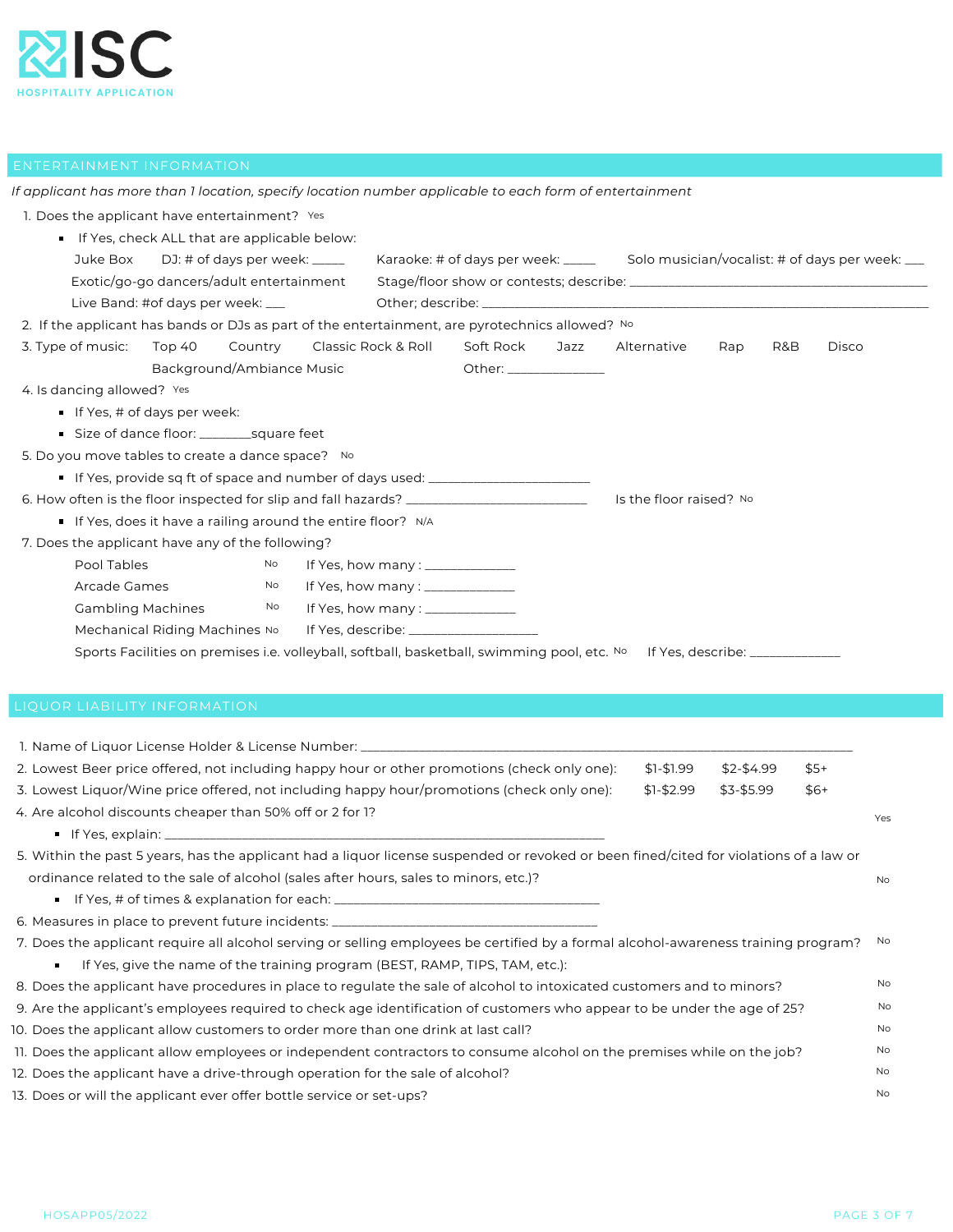

| 14. Does or will the applicant ever offer?                                                                                      |           |
|---------------------------------------------------------------------------------------------------------------------------------|-----------|
| a. Any drink specials/happy hours?                                                                                              | No        |
|                                                                                                                                 |           |
| b. Drink specials/happy hours lasting longer than 3 hours?                                                                      | No        |
| c. Drink specials/happy hours after 9:00pm?                                                                                     | No        |
| d. Single drink servings larger than 24 ounces?                                                                                 | No        |
| e. Complimentary drinks?                                                                                                        | No        |
| f. "All you can drink" specials?                                                                                                | <b>No</b> |
| g. "Flaming shots"                                                                                                              | No        |
| h. Vaporized Alcohol                                                                                                            | No        |
| i. Nitrogen Drinks                                                                                                              | No        |
| j. Are IDs checked at the door or at the time of service?                                                                       | No        |
| k. Are electronic devices used to verify integrity of ID presented? Yes No                                                      | No        |
| 15. Is BYOB permitted?                                                                                                          | No        |
| If Yes, does the establishment have a wait staff that actively monitors all alcohol consumption, and                            | No        |
| requests a valid ID from all patrons?                                                                                           |           |
| Are patrons permitted to bring hard alcohol on the premises?                                                                    | No        |
| 16. Does the applicant allow games such as beer pong or other alcohol related games regardless if played with alcohol or water? | <b>No</b> |
|                                                                                                                                 |           |
| 17. Does the applicant participate in any poker run or pub crawl events?                                                        | No        |
| If Yes, describe:                                                                                                               |           |
| 18. Does the applicant allow take out alcohol?                                                                                  | No        |
| If Yes, is the amount of take-out alcohol limited per order?                                                                    |           |
|                                                                                                                                 |           |
|                                                                                                                                 |           |
|                                                                                                                                 |           |
|                                                                                                                                 |           |
| <b>SECURITY INFORMATION</b>                                                                                                     |           |
| 1. Does the applicant use bouncers. I.D. checkers or security personnel?                                                        | No        |

| 1. Does the applicant use bouncers, I.D. checkers or security personnel?                                       | <b>No</b> |
|----------------------------------------------------------------------------------------------------------------|-----------|
| ■ If Yes, how many are used during peak periods?                                                               |           |
| 2. Does the applicant hire any contracted security service?                                                    | <b>No</b> |
| If Yes, are certificates of insurance obtained and the applicant named as an additional insured?               | <b>No</b> |
| 3. Are background checks completed on all security employees?                                                  | No.       |
| 4. Does the applicant engage off-duty police officers for work in or about the premises?                       | <b>No</b> |
| 5. Are firearms permitted or kept on-premises?                                                                 | <b>No</b> |
| 6. Are incident logs documenting when a person was refused service or other alcohol-related events maintained? | <b>No</b> |
| 7. Does the applicant have video surveillance?                                                                 | No.       |
| If Yes, how many days are video tapes kept?                                                                    |           |
| 8. Has any law enforcement visited the premises over the previous 3 years?                                     | <b>No</b> |
| If Yes, describe incidents:                                                                                    |           |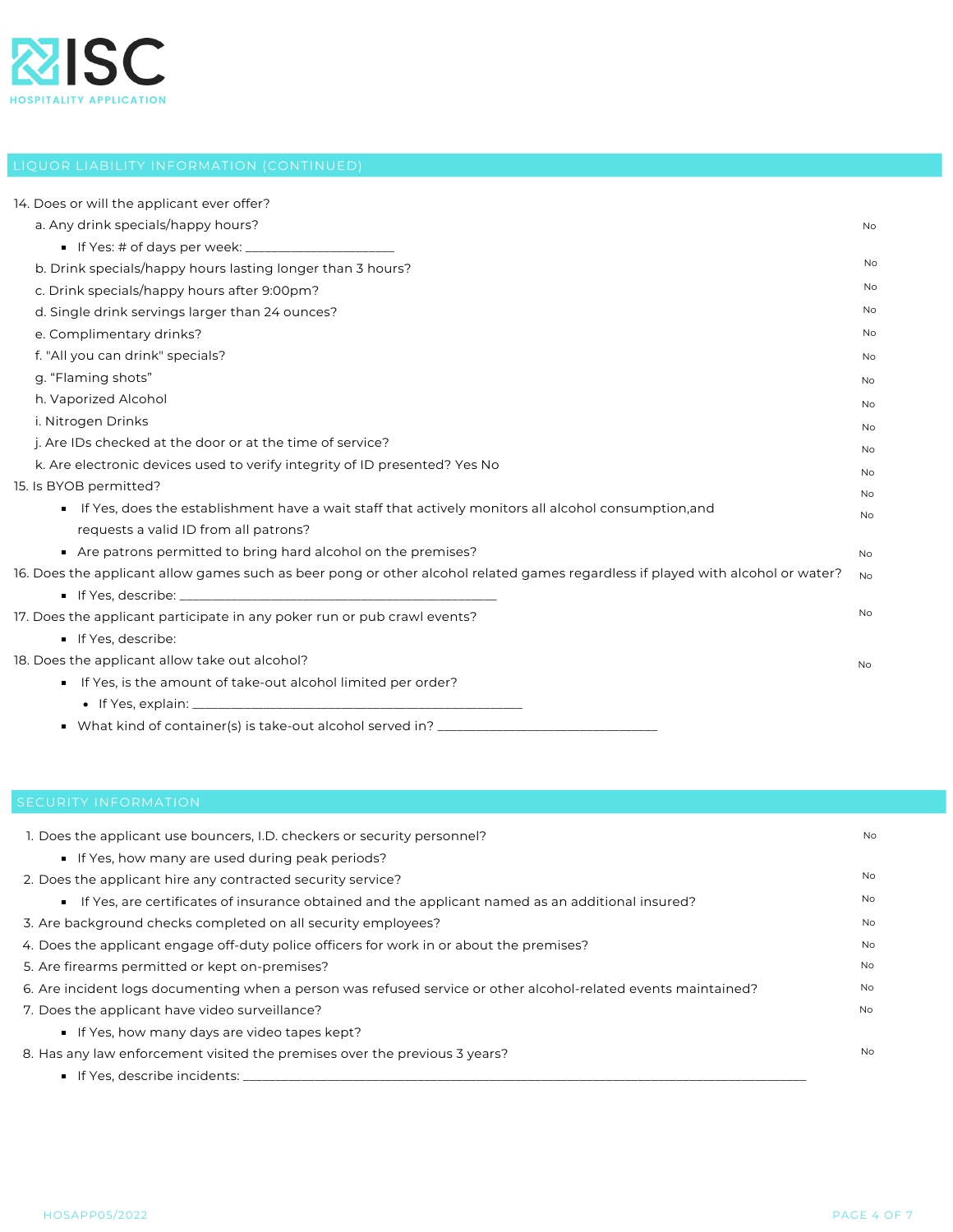

| 1. Is Hired and Non-Owned Auto Coverage Requested?                                            | Yes       |
|-----------------------------------------------------------------------------------------------|-----------|
| • What limit of insurance is requested?                                                       |           |
| 2. Are there any catering operations?                                                         | <b>No</b> |
| 3. Does the applicant offer delivery by either employees or third-party service?              | <b>No</b> |
| • If Yes to question 2 or 3, are there any employee personal vehicles used?                   | N/A       |
| $\blacksquare$ # of personal vehicles used:                                                   |           |
| 4. Does the applicant regularly review all driver's motor vehicle records for acceptability?  | <b>No</b> |
| 5. Does the applicant have valet parking services?                                            | <b>No</b> |
| <b>If Yes, is parking performed by a valet contracted service?</b>                            | N/A       |
| ■ Are certificates of insurance obtained and is the applicant named as an Additional Insured? | N/A       |
|                                                                                               |           |

| 1. Does the applicant participate in any event off-premise?                                               | <b>No</b> |
|-----------------------------------------------------------------------------------------------------------|-----------|
| ■ If Yes. describe:                                                                                       |           |
| 2. How many times in a year do you participate in events?                                                 |           |
| 3. How many days on average do you participate in each event?                                             |           |
| 4. Do you serve alcohol during these events?                                                              | No        |
| 5. How many people, per event, attend?                                                                    |           |
| 6. Do you usually need additional insureds for these events?                                              | <b>No</b> |
| The company Underwriter may have additional questions depending on the information provided on the event. |           |

| o. Do you doddify ficed ddditional inodicab for these events.                                             | No. |
|-----------------------------------------------------------------------------------------------------------|-----|
| The company Underwriter may have additional questions depending on the information provided on the event. |     |
|                                                                                                           |     |
|                                                                                                           |     |
| <b>ENTS</b>                                                                                               |     |
|                                                                                                           |     |
| 1. Are there any tents or similar structures erected outside patron use?                                  | No  |
|                                                                                                           |     |
| 2. What is the capacity allowed inside the structure? __________________                                  |     |
|                                                                                                           |     |
|                                                                                                           |     |
|                                                                                                           |     |
|                                                                                                           |     |
| 6. Are you using heaters near or inside?                                                                  | No  |
|                                                                                                           |     |
|                                                                                                           |     |
|                                                                                                           |     |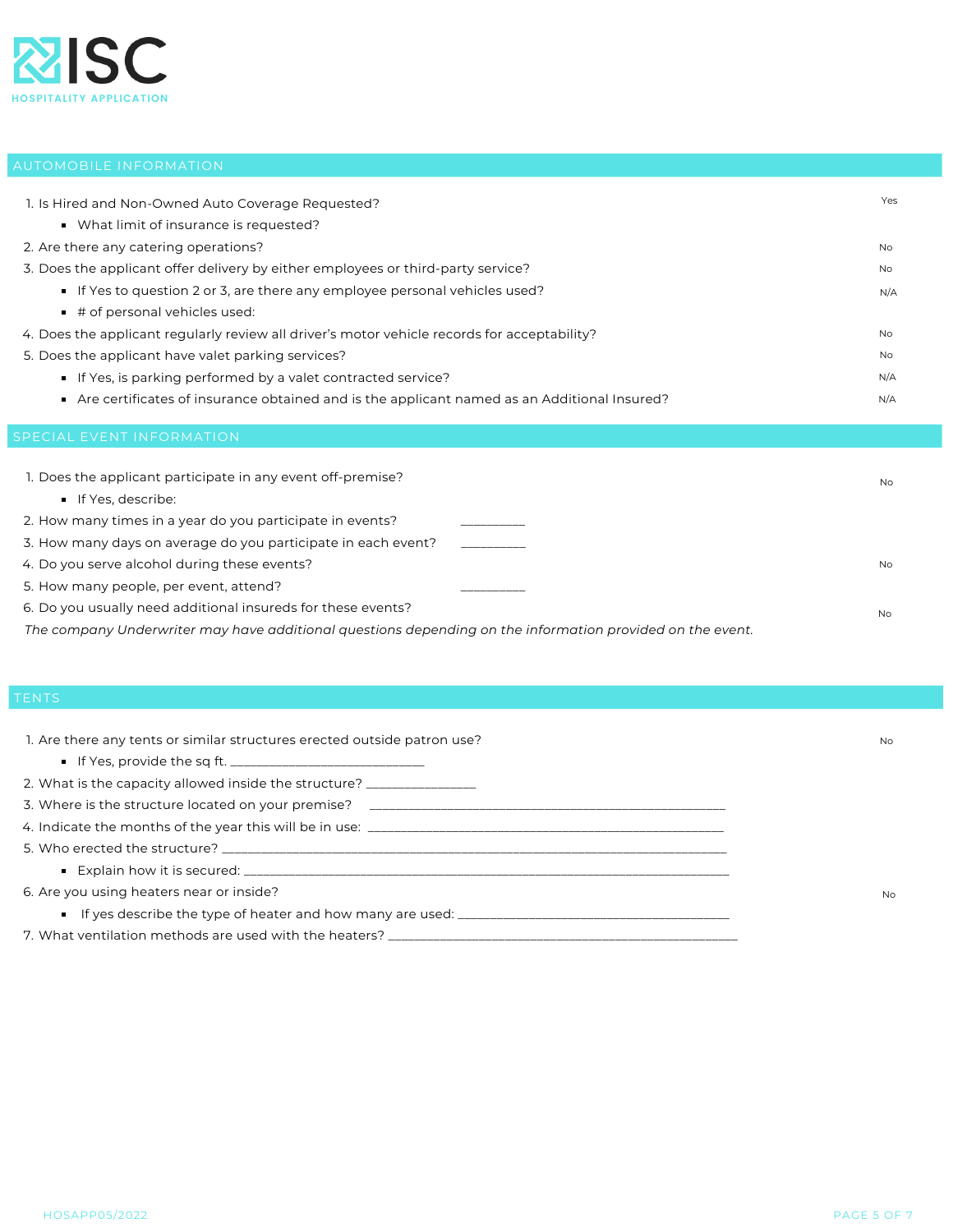

|                         | 1. Building Limit: $\frac{2}{3}$ 5. The summary set of the set of the set of the set of the set of the set of the set of the set of the set of the set of the set of the set of the set of the set of the set of the set of the s | RC or ACV: _______ |  | Coinsurance: _____% |  |
|-------------------------|-----------------------------------------------------------------------------------------------------------------------------------------------------------------------------------------------------------------------------------|--------------------|--|---------------------|--|
| 2. Contents:            | $\mathsf{\$}$                                                                                                                                                                                                                     | RC or ACV: _______ |  | Coinsurance: _____% |  |
|                         | 3. TI & Betterments: \$____________________                                                                                                                                                                                       | RC or ACV: ____    |  | Coinsurance: %      |  |
|                         | 4. Business Income: \$___________________________E/E? Yes ____No dt ______________ Monthly Indemnity                                                                                                                              |                    |  |                     |  |
|                         | 5. Other: the contract of the contract of the contract of the contract of the contract of the contract of the contract of the contract of the contract of the contract of the contract of the contract of the contract of the     |                    |  |                     |  |
|                         | 6. Deductible Requested (\$1000 min.): $\frac{6}{2}$                                                                                                                                                                              |                    |  |                     |  |
|                         | 7. Construction: _________ Year Built: _________ Protection Class: ______ Square Footage of Building: ________ Number of Stories: ____                                                                                            |                    |  |                     |  |
|                         | a. Updates: Roof: _________ (year) Plumbing: _________ (year) Heat: _________ (year) Electric: _________ (year)                                                                                                                   |                    |  |                     |  |
|                         | b. Exposures: (right) ___________________(left) _____________________(rear) _______________________                                                                                                                               |                    |  |                     |  |
|                         | c. Is premises near or on the water? No                                                                                                                                                                                           |                    |  |                     |  |
|                         | $\blacksquare$ If yes, please include distance _______ (feet/miles)                                                                                                                                                               |                    |  |                     |  |
| d. Smoke Detectors No   |                                                                                                                                                                                                                                   |                    |  |                     |  |
| e. Sprinkler Systems No |                                                                                                                                                                                                                                   |                    |  |                     |  |
|                         | ■ If yes, what percent? ________%                                                                                                                                                                                                 |                    |  |                     |  |
|                         | f. Alarms: Fire Burglar Central Station Grade: _________                                                                                                                                                                          |                    |  |                     |  |
|                         |                                                                                                                                                                                                                                   |                    |  |                     |  |

| 1. Do hiring procedures include background checks, job history and references? | . No |
|--------------------------------------------------------------------------------|------|
| 2. Can cashiers tamper with customer's checks or register receipts?            | No   |
| 3. Does the applicant have a written Sexual Harassment Policy?                 | No   |
| 4. What controls/procedures are in place to limit/control employee theft?      |      |

In the past 3 years, has the applicant had any Property, General Liability or Liquor Liability claims or incidents that might give rise to such a claim, whether insured or not? <sup>No</sup>

If Yes, please provide details: \_\_\_\_\_\_\_

|             | Date of<br>Incident | Date of<br>Claim | Amount<br>Paid | Amount<br>Reserved | Status<br>(Opened/Closed) | Description of Incident/Claim |
|-------------|---------------------|------------------|----------------|--------------------|---------------------------|-------------------------------|
| А           |                     |                  |                |                    |                           |                               |
| B           |                     |                  | Æ              |                    |                           |                               |
| $\sim$<br>J |                     |                  | đ<br>æ         | \$                 |                           |                               |
| D           |                     |                  |                |                    |                           |                               |